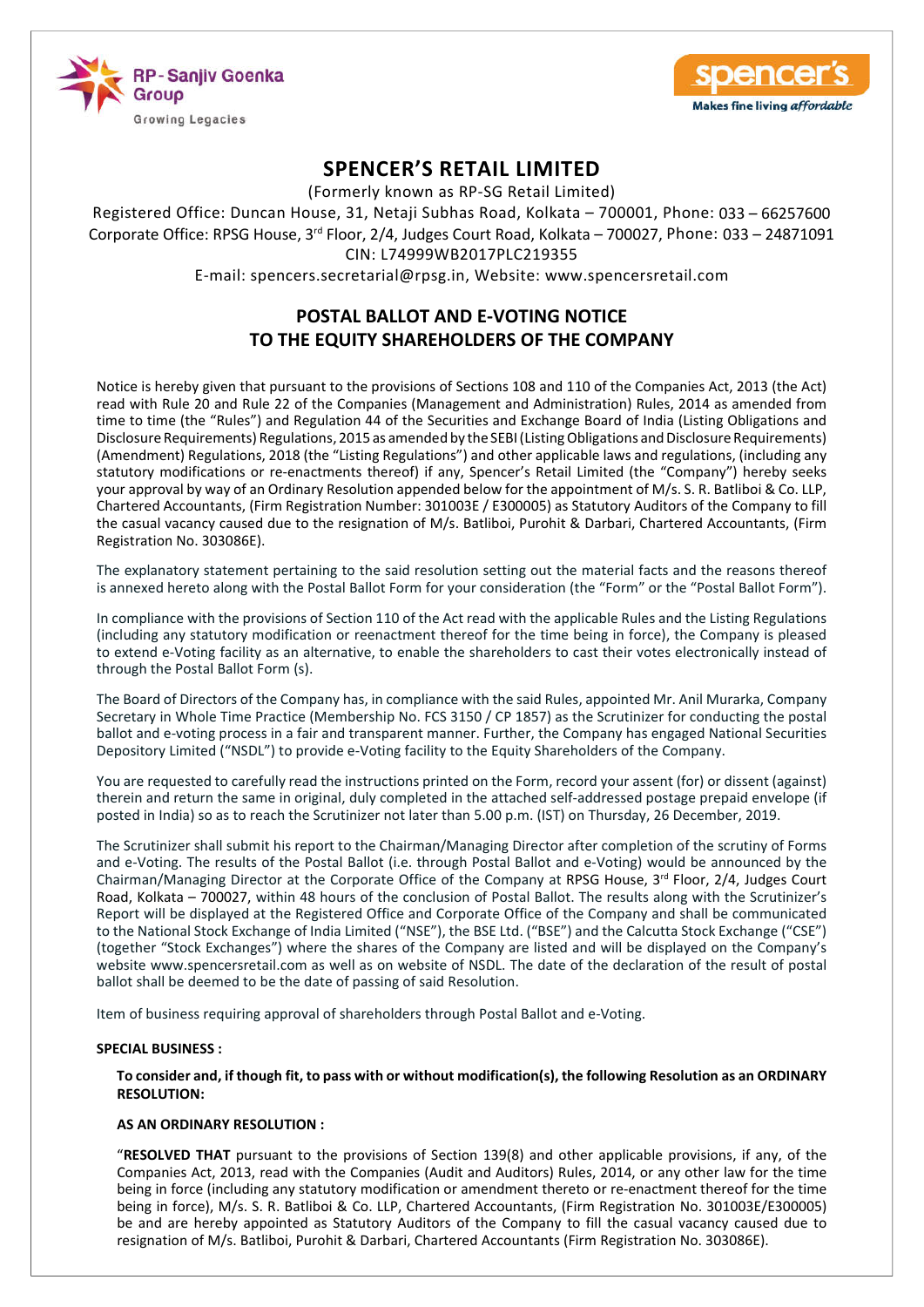(Formerly known as RP-SG Retail Limited)

**RESOLVED FURTHER THAT** M/s. S. R. Batliboi & Co. LLP, Chartered Accountants, shall hold office as the Statutory Auditors of the Company until the conclusion of the Third Annual General Meeting on such remuneration as may be determined by the Board of Directors / Committee thereof in consultation with the auditor."

**RESOLVED FURTHER THAT** any Director or Company Secretary of the Company be and is hereby authorized to do all such acts, deeds, matters, and things as may be required to give effect to above resolution from time to time."

Registered Office **By Order of the Board** Duncan House 31, Netaji Subhas Road, Kolkata – 700001 **Rama Kant**

Date: 14 November, 2019 (FCS : 4818)

Company Secretary

### **NOTES:**

- 1. Voting period for Postal Ballot / E-voting will commence from Wednesday, 27 November, 2019 at 9.00 am (IST) and will end on Thursday, 26 December, 2019 at 5.00 pm (IST).
- 2. The Explanatory Statement pursuant to section 102 of the Companies Act, 2013 (to the extent applicable), read with Section 110 as amended stating all material facts, disclosure of interest, if any and other relevant information and facts in respect of business is annexed hereto and forms part of this Notice.
- 3. The Postal Ballot Notice is being sent to all the Members, whose names appear in the Register of Members/ List of Beneficial Owners on Friday, 22 November, 2019 as received from the depositories. The Postal Ballot Notice is being sent to the Members in electronic form to the email addresses registered with their depository participants (in case of electronic shareholding) / the Company's Registrar and Share Transfer Agent (in case of physical shareholding). For Members whose email IDs are not registered, physical copies of the Postal Ballot Notice along with the Postal Ballot Form are being sent by permitted mode along with a postage prepaid reply envelope addressed to the Scrutinizer, so that it reaches the Scrutinizer not later than close of working hours 5.00 p.m.(IST) on Thursday, 26 December, 2019.
- 4. The Board of Directors has appointed Mr. Anil Murarka, Practicing Company Secretary (Membership no. FCS 3150 / CP 1857) as the "Scrutinizer" to conduct the Postal Ballot and e-voting process in a fair and transparent manner.
- 5. The Postal Ballot Form together with the self-addressed postage pre-paid envelope is enclosed for the use of the Members. Please read carefully the instructions printed on the enclosed Postal Ballot Form before exercising your vote and return the Form duly completed, signifying your assent or dissent, in the attached self-addressed, postage prepaid envelope, so as to reach the Scrutinizer within a period of 30 days from the date of dispatch of notice i.e. before the close of working hours 5.00 p.m.(IST) on Thursday, 26 December, 2019.
- 6. Members irrespective of whether they have registered their e-mails for receipt of documents in electronic mode under the green initiative or they wish to vote through Postal Ballot Form, can seek Duplicate Form from Registered / Corporate Office of the Company and send the same by post to the Registered Office of the Company addressed to the Scrutinizer.
- 7. In case of Joint holding, Postal Ballot Form should be completed and signed by the first named Member and in his/her absence, by the second named Member.
- 8. The soft copies of the Postal Ballot and e-Voting Notice, the Postal Ballot Form and the postage pre-paid selfaddressed envelope are also available at the website of the Company i.e. www.spencersretail.com.
- 9. Members may contact Mr. Kuntal Mustafi, Asst. Vice President, Link Iintime India Pvt. Ltd., Vaishno Chambers, 6 Brabourne Road, Flat No. 502 & 503, 5th Floor, Kolkata – 700001, Phone: +91 33 40049728 & 33 40731698, E-mail ID: kuntal.mustafi@linkintime.co.in and / or Mr. Rama Kant, Company Secretary, at the Corporate Office of the Company at RPSG House, 3<sup>rd</sup> Floor, 2/4, Judges Court Road, Kolkata – 700 027, Tel: (033)-2487-1091 / 1216, E-mail ID: spencers.secretarial@rpsg.in, for any grievances connected with voting by postal ballot including voting by electronic means.
- 10. Incomplete, unsigned or incorrect Postal Ballot Forms will be rejected. The Scrutinizer's decision on the validity of Postal Ballot Form shall be final and binding.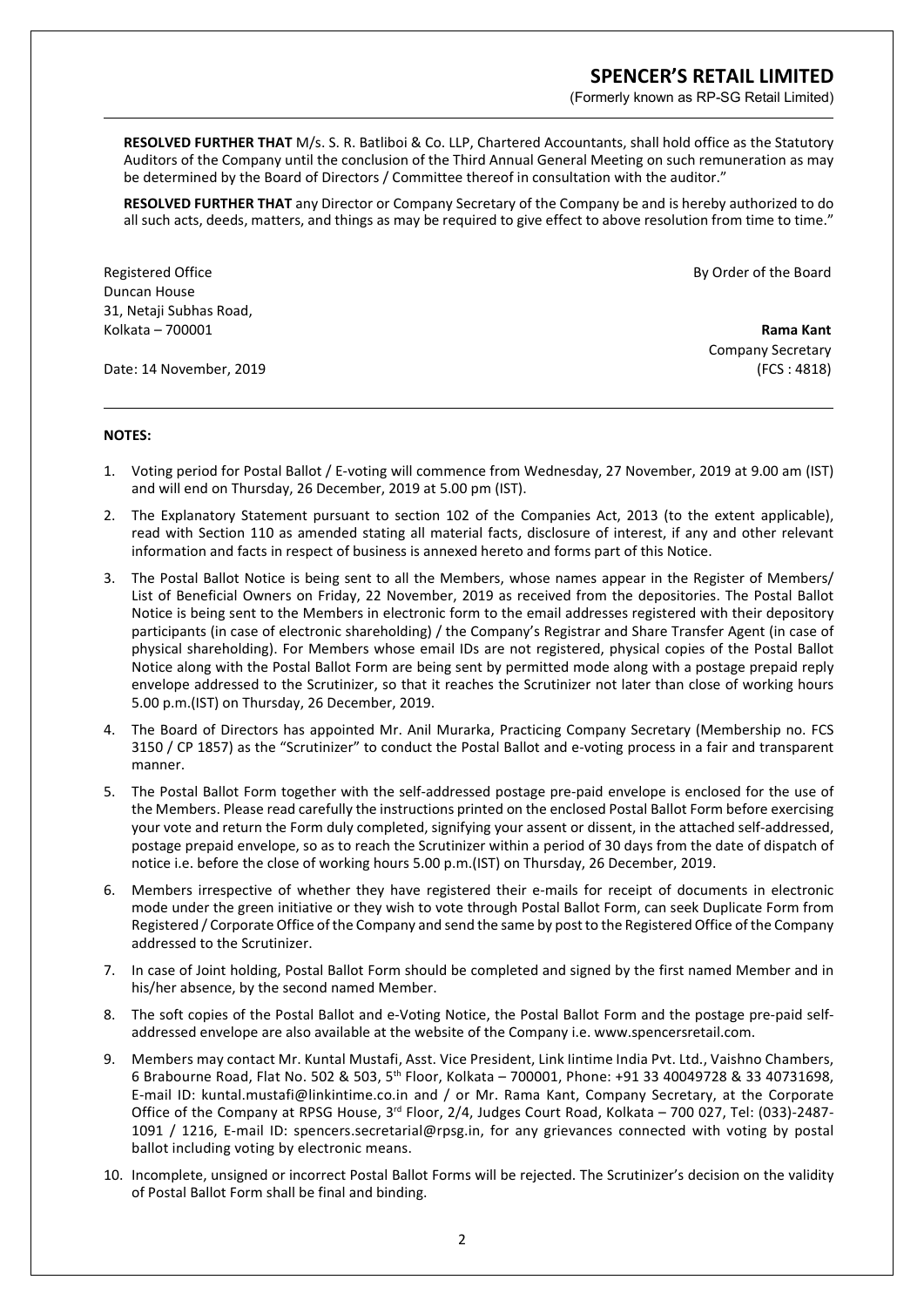(Formerly known as RP-SG Retail Limited)

- 11. Pursuant to Sections 108 and 110 of the Companies Act, 2013 as amended (the "Companies Act") read with Rule 20 and Rule 22 of the Companies (Management and Administration) Rules, 2014 as amended from time to time (the "Rules"), Regulation 44 of the Securities and Exchange Board of India (Listing Obligations and Disclosure Requirements) Regulations, 2015 as amended by the SEBI (Listing Obligations and Disclosure Requirements) (Amendment) Regulations, 2018 (the "Listing Regulations"), the Company will be offering e-voting facility to the Members to cast their votes (for or against) electronically on business set forth in this Notice.
- 12. Votes will be considered invalid, interalia, on the following grounds:
	- if the Member's signature does not tally
	- if the Member has marked all his shares both in favour and also against the resolution
	- if neither the assent nor dissent is mentioned
	- if the Postal Ballot Form is unsigned or has not been signed by or on behalf of the Member
	- the Postal Ballot Form not being accompanied by a certified copy of the relevant specific authority, if the Postal Ballot Form is signed in a representative capacity
	- if the Postal Ballot Form is received torn or defaced or mutilated to an extent that it is difficult for the Scrutinizer to identify either the Member or the number of votes or as to whether the votes are in favour or against or if the signature could not be checked or on one or more of the above grounds
	- if the information filled in the Postal Ballot Form is incomplete
	- if any other form is used, any direction given by competent authority in writing to the Company to freeze the voting rights of the Member
	- any direction given by competent authority in writing to the Company to freeze the voting rights of the Member
	- if the Member has made any amendment to the resolution or imposed any condition while exercising his vote
	- if the envelope containing the Postal Ballot Form is received after the last date prescribed
- 13. A Member cannot exercise his vote by proxy on Postal Ballot.
- 14. All relevant documents referred to in the accompanying Explanatory statement will be available for inspection at the Registered / Corporate Office of the Company on all working days (Monday to Friday) between 11:00 A.M. to 5.00 P.M. till Thursday, 26 December, 2019 (i.e. the last date for receiving of Postal Ballots / e-voting).
- 15. The Company has appointed National Securities Depository Limited to provide the E-voting facility to the shareholders of the Company to vote electronically. Please read carefully the E-Voting Instructions for casting your vote electronically.
- 16. The voting rights of Members shall be in proportion to their shareholding in the paid-up equity share capital of the Company as on Friday, 22 November, 2019, being the cut-off date.
- 17. The Members of the Company, holding shares either in physical form or in dematerialized form, as on Friday, 22 November, 2019 being the cut-off date, may cast their vote (for or against) electronically.
- 18. Kindly note that each Member can opt for only one mode for voting i.e. either by Postal Ballot or by E-voting. If you opt for E-voting, then please do not vote by Postal Ballot and vice versa. In case Member do cast their vote, via both modes i.e. Postal Ballot as well as E-voting, then voting done through E-voting shall prevail and Postal Ballot of that member shall be treated as invalid.
- 19. **Instructions and other information relating to e-Voting:** In compliance with the provisions of sections 108 and 110 of the Companies Act, 2013 as amended (the **"Companies Act"**) read with Rule 20 and Rule 22 of the Rules, Regulation 44 of the Listing Regulations, the company is pleased to offer its Members facility to exercise their right to vote in respect of the business to be transacted through e-Voting facilities.

The detailed process, instructions and manner for availing e-voting facility is provided herein below:

- A) The E-voting period shall begin on Wednesday, 27 November, 2019 at 9.00 am.(IST) and shall end on Thursday, 26 December, 2019 at 5.00 p.m. (IST). During this period shareholders of the Company, holding shares either in physical form or in dematerialized form, as on the cut-off date i.e. Friday, 22 November, 2019 may cast their vote electronically. The e-voting module shall be disabled by NSDL for voting thereafter.
- B) For those shareholders opting for e-voting, the process and manner of e-voting will be as follows:

#### **How do I vote electronically using NSDL e-Voting system?**

*The way to vote electronically on NSDL e-Voting system consists of "Two Steps" which are mentioned below:*

**Step 1 : Log-in to NSDL e-Voting system at** *https://www.evoting.nsdl.com/*

**Step 2 : Cast your vote electronically on NSDL e-Voting system.**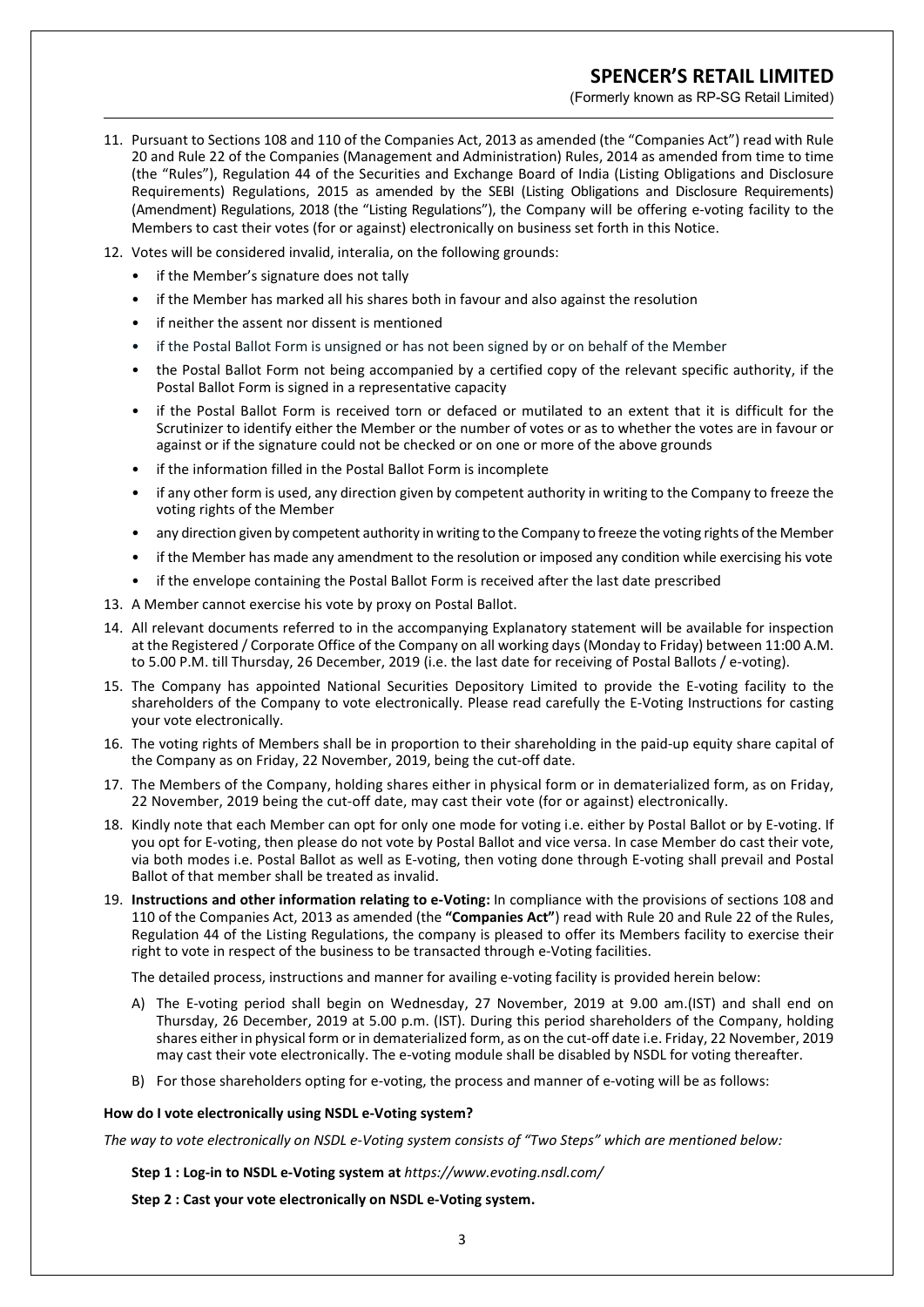(Formerly known as RP-SG Retail Limited)

#### **Details on Step 1 are mentioned below:**

#### **How to Log-in to NSDL e-Voting website?**

- 1. Visit the e-Voting website of NSDL. Open web browser by typing the following URL: https://www.evoting.nsdl.com/ either on a Personal Computer or on a mobile.
- 2. Once the home page of e-Voting system is launched, click on the icon "Login" which is available under 'Shareholders' section.
- 3. A new screen will open. You will have to enter your User ID, your Password and a Verification Code as shown on the screen.

 *Alternatively, if you are registered for NSDL eservices i.e. IDEAS, you can log-in at https://eservices.nsdl.com/ with your existing IDEAS login. Once you log-in to NSDL eservices after using your log-in credentials, click on e-Voting and you can proceed to Step 2 i.e. Cast your vote electronically.*

4. Your User ID details are given below :

| Manner of holding shares i.e. Demat (NSDL or CDSL)<br>or Physical | <b>Your User ID is</b>                                                                                                                                          |
|-------------------------------------------------------------------|-----------------------------------------------------------------------------------------------------------------------------------------------------------------|
| a) For Members who hold shares in demat account<br>with NSDL.     | 8 Character DP ID followed by 8 Digit Client ID<br>For example if your DP ID is IN300*** and Client ID<br>is 12****** then your user ID is IN300***12******.    |
| b) For Members who hold shares in demat account<br>with CDSL.     | 16 Digit Beneficiary ID<br>For example if your Beneficiary ID is 12**************<br>then your user ID is 12***************                                     |
| c) For Members holding shares in Physical Form.                   | EVEN Number followed by Folio Number registered<br>with the company<br>For example if folio number is 001*** and EVEN is<br>101456 then user ID is 101456001*** |

- 5. Your password details are given below:
	- a) If you are already registered for e-Voting, then you can use your existing password to login and cast your vote.
	- b) If you are using NSDL e-Voting system for the first time, you will need to retrieve the 'initial password' which was communicated to you. Once you retrieve your 'initial password', you need to enter the 'initial password' and the system will force you to change your password.
	- c) How to retrieve your 'initial password'?
		- If your email ID is registered in your demat account or with the company, your 'initial password' is communicated to you on your email ID. Trace the email sent to you from NSDL from your mailbox. Open the email and open the attachment i.e. a .pdf file. Open the .pdf file. The password to open the .pdf file is your 8 digit client ID for NSDL account, last 8 digits of client ID for CDSL account or folio number for shares held in physical form. The .pdf file contains your 'User ID' and your 'initial password'.
		- (ii) If your email ID is not registered, your 'initial password' is communicated to you on your postal address.
- 6. If you are unable to retrieve or have not received the " Initial password" or have forgotten your password:
	- a) Click on **"Forgot User Details/Password?"** (If you are holding shares in your demat account with NSDL or CDSL) option available on www.evoting.nsdl.com.
	- b) **"Physical User Reset Password?"** (If you are holding shares in physical mode) option available on www. evoting.nsdl.com.
	- c) If you are still unable to get the password by aforesaid two options, you can send a request at evoting@nsdl.co.in mentioning your demat account number/folio number, your PAN, your name and your registered address.
	- d) Members can also use the OTP (One Time Password) based login for casting the votes on the e-Voting system of NSDL.
- 7. After entering your password, tick on Agree to "Terms and Conditions" by selecting on the check box.
- 8. Now, you will have to click on "Login" button.
- 9. After you click on the "Login" button, Home page of e-Voting will open.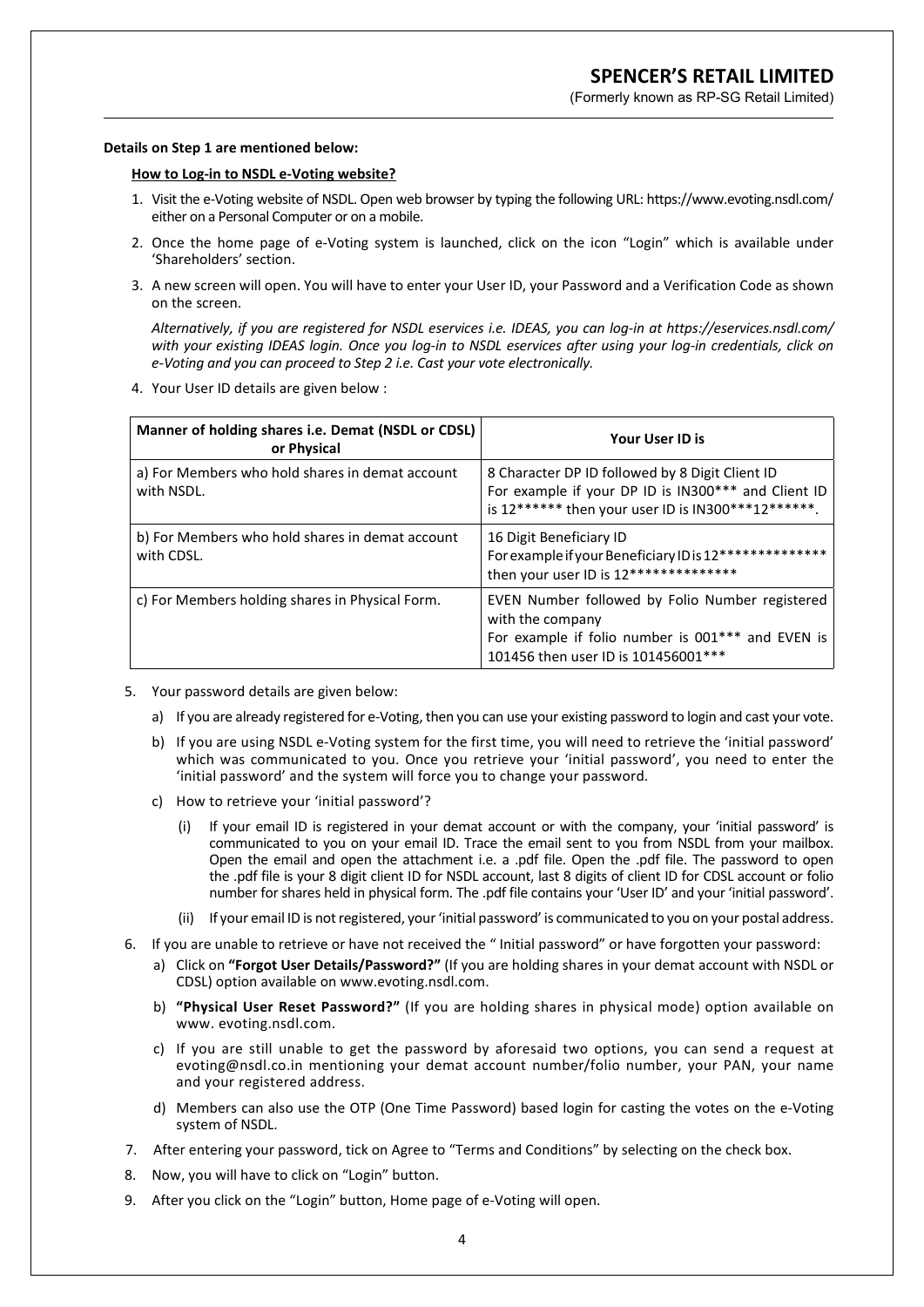(Formerly known as RP-SG Retail Limited)

#### **Details on Step 2 are mentioned below:**

#### **How to cast your vote electronically on NSDL e-Voting system?**

- 1. After successful login at Step 1, you will be able to see the Home page of e-Voting. Click on e-Voting. Then, click on Active Voting Cycles.
- 2. After click on Active Voting Cycles, you will be able to see all the companies "EVEN" in which you are holding shares and whose voting cycle is in active status.
- 3. Select "EVEN" of company for which you wish to cast your vote.
- 4. Now you are ready for e-Voting as the Voting page opens.
- 5. Cast your vote by selecting appropriate options i.e. assent or dissent, verify/modify the number of shares for which you wish to cast your vote and click on "Submit" and also "Confirm" when prompted.
- 6. Upon confirmation, the message "Vote cast successfully" will be displayed.
- 7. You can also take the printout of the votes cast by you by clicking on the print option on the confirmation page.
- 8. Once you confirm your vote on the resolution, you will not be allowed to modify your vote.

#### **General Guidelines for shareholders**

- 1. Institutional shareholders (i.e. other than individuals, HUF, NRI etc.) are required to send scanned copy (PDF/JPG Format) of the relevant Board Resolution/ Authority letter etc. with attested specimen signature of the duly authorized signatory(ies) who are authorized to vote, to the Scrutinizer by e-mail to evotingam@ gmail.com with a copy marked to evoting@nsdl.co.in.
- 2. It is strongly recommended not to share your password with any other person and take utmost care to keep your password confidential. Login to the e-voting website will be disabled upon five unsuccessful attempts to key in the correct password. In such an event, you will need to go through the "Forgot User Details/Password?" or "Physical User Reset Password?" option available on www.evoting.nsdl.com to reset the password.
- 3. In case of any queries/grievance with respect to Remote E-voting, Members may refer to the Frequently Asked Questions (FAQs) for Shareholders and Remote E-voting User Manual for Shareholders available under download section of NSDL's e-voting website or contact Mr. Amit Vishal, Senior Manager / Ms. Pallavi Mhatre, Manager, NSDL, at telephone no. 022-24994360 / 022-24994545 or toll free No. 1800-222-990 or at E-mail ID : evoting@nsdl.co.in.

You can also update your mobile number and e-mail in the user profile details of the folio which may be used for sending future communications(s).

The voting rights of Shareholders shall be in proportion to their shares of the paid up equity share capital of the Company as on the cut-off date i.e. Friday, 22 November, 2019.

The voting period ends on the close of working hours 5.00 p.m. (IST) on Thursday, 26 December, 2019. The e-voting module shall also be disabled by NSDL for voting thereafter.

The Scrutinizer will submit his report to the Chairman / Managing Director of the Company after completion of the scrutiny of the Postal Ballot Forms and E-voting and the results of the Postal Ballot and E-voting will be announced at the Corporate Office of the Company situated at RPSG House, 2/4, Judges Court Road, Kolkata – 700001, on Friday, 27 December, 2019.

The result of the Postal Ballot along with the Scrutinizer's Report shall be displayed at the Registered Office of the Company situated at Duncan House, 31, Netaji Subhas Road, Kolkata – 700001 and at the Corporate Office of the Company situated at RPSG House, 3<sup>rd</sup> Floor, 2/4, Judges Court Road, Kolkata – 700027 and also posted on the Company's website and on the website of the NSDL and shall also be communicated to the Stock Exchanges on which the shares of the Company are listed.

In the event, the resolution is assented to by the requisite majority of Shareholders by means of Postal Ballot and E-voting, the date of declaration of results of Postal Ballot and E-voting result shall be deemed to be the date of passing of the said Resolution.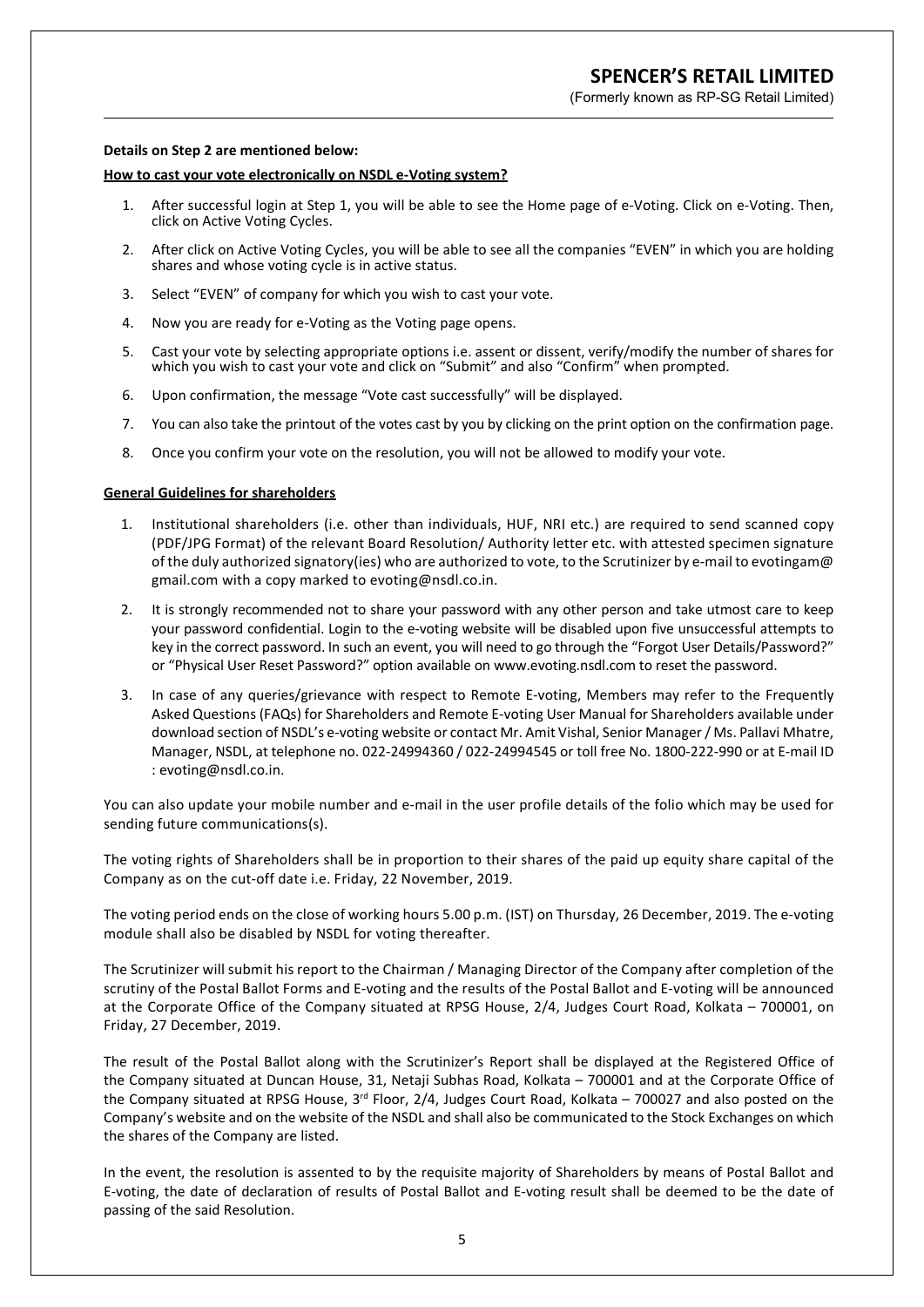(Formerly known as RP-SG Retail Limited)

### **EXPLANATORY STATEMENT PURSUANT TO SECTION 102 OF THE COMPANIES ACT, 2013**

M/s. Batliboi, Purohit & Darbari, Chartered Accountants (Firm Registration No. 303086E) have resigned as Statutory Auditors of the Company from the conclusion of the meeting of the Board of Directors of the Company ('the Board') held on 14 November, 2019, due to the recent increase in the volume of operation of the Company, its geographical spread and consequential operational complexities in handling the audit.

In the resultant casual vacancy, the Board has, subject to the approval of the members, appointed M/s. S. R. Batliboi & Co. LLP, Chartered Accountants (Firm Registration No. 301003E/E300005), as the Statutory Auditors of the Company till the conclusion of the Third Annual General Meeting to be held in the year 2020. Audit Committee of the Board has recommended the said appointment.

M/s. S. R. Batliboi & Co. LLP, Chartered Accountants, have conveyed their consent to be appointed as the Statutory Auditors of the Company along with the requisite confirmation that, their appointment, if made by the members, would be within the limits prescribed under the Companies Act, 2013.

The Ordinary Resolution contained in the Notice is meant for obtaining the approval of members to the above appointment of M/s. S. R. Batliboi & Co. LLP, Chartered Accountants. The Board recommends that the same be passed.

None of the Directors, Key Managerial Persons or their relatives, is in any way, concerned or interested in the said Ordinary Resolution.

Registered Office **By Order of the Board** Duncan House 31, Netaji Subhas Road, Kolkata – 700 001 **Rama Kant**

Date: 14 November, 2019 (FCS : 4818)

Company Secretary

Enclosures: Postal Ballot Form Self-Addressed Postage Pre-Paid Envelope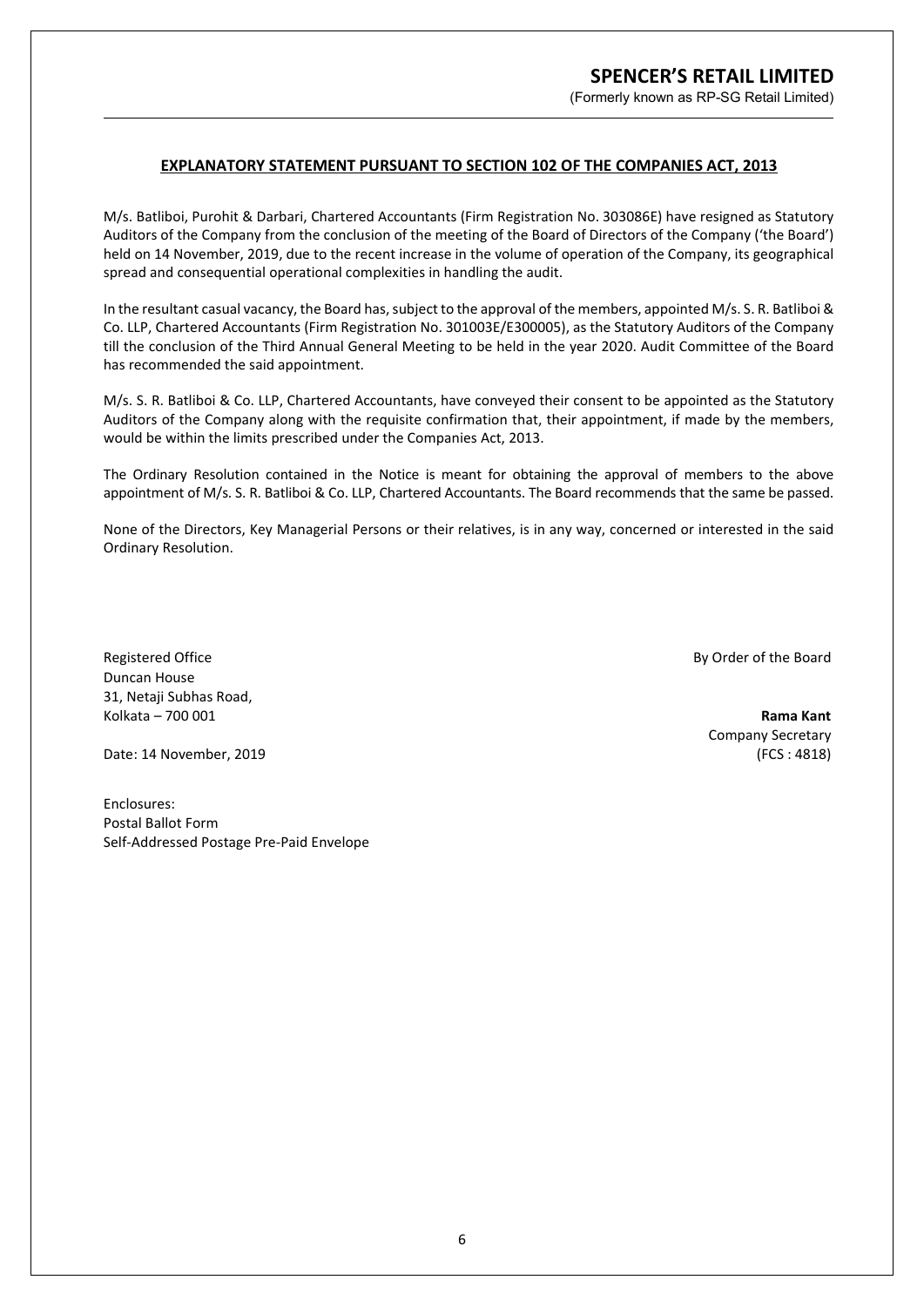



(Formerly known as RP-SG Retail Limited)

Registered Office: Duncan House, 31, Netaji Subhas Road, Kolkata – 700001, Phone: 033 – 66257600 Corporate Office: RPSG House, 3rd Floor, 2/4, Judges Court Road, Kolkata – 700027, Phone: 033 – 24871091 CIN: L74999WB2017PLC219355

E-mail: spencers.secretarial@rpsg.in, Website: www.spencersretail.com

## **POSTAL BALLOT FORM**

- 1. Name(s) of Shareholder(s) : including Joint-holders, if any
- 2. Registered Address of the : Sole / First named Shareholder
- 3. Folio No. / DPID No.\*/ Client ID No.\* : (\*Applicable to shareholders holding shares in dematerialised form)

4. No. of Equity Share(s) held :

I/We hereby exercise my/our vote in respect of the under noted resolution to be passed through Postal Ballot by sending, my/our assent (FOR) to, or, dissent (AGAINST) from the said resolution by placing tick (√) mark in the appropriate box below:

| <b>Description</b>                                                                                                                                                                                                                                                                                 | No. of<br><b>Equity</b><br><b>Shares</b> | 1/We<br>assent<br>to the<br><b>Resolution</b><br>(FOR) | I / We dissent<br>from the<br><b>Resolution</b><br>(AGAINST) |
|----------------------------------------------------------------------------------------------------------------------------------------------------------------------------------------------------------------------------------------------------------------------------------------------------|------------------------------------------|--------------------------------------------------------|--------------------------------------------------------------|
| Ordinary Resolution for appointment of M/s. S. R. Batliboi & Co. LLP,<br>Chartered Accountants, (Firm Registration Number: 301003E/E300005)<br>as Statutory Auditors of the Company in the casual vacancy caused by the<br>resignation of M/s. Batliboi, Purohit & Darbari, Chartered Accountants. |                                          |                                                        |                                                              |

Place: \_\_\_\_\_\_\_\_\_\_\_\_\_\_\_\_\_\_\_\_\_\_\_\_\_\_\_\_\_\_\_\_\_\_\_\_\_\_\_\_\_\_\_\_\_\_\_\_\_\_\_\_\_\_\_\_\_\_\_\_\_\_\_\_\_\_\_\_\_\_\_\_\_

Date: (Signature of the Shareholder/Power of Attorney Holder/Authorised Representative)

| <b>ELECTRONIC VOTING PARTICULARS</b> |          |  |  |
|--------------------------------------|----------|--|--|
| <b>USER ID</b>                       | Password |  |  |
|                                      |          |  |  |
|                                      |          |  |  |

**Notes :** Please read instructions printed overleaf carefully before exercising your vote.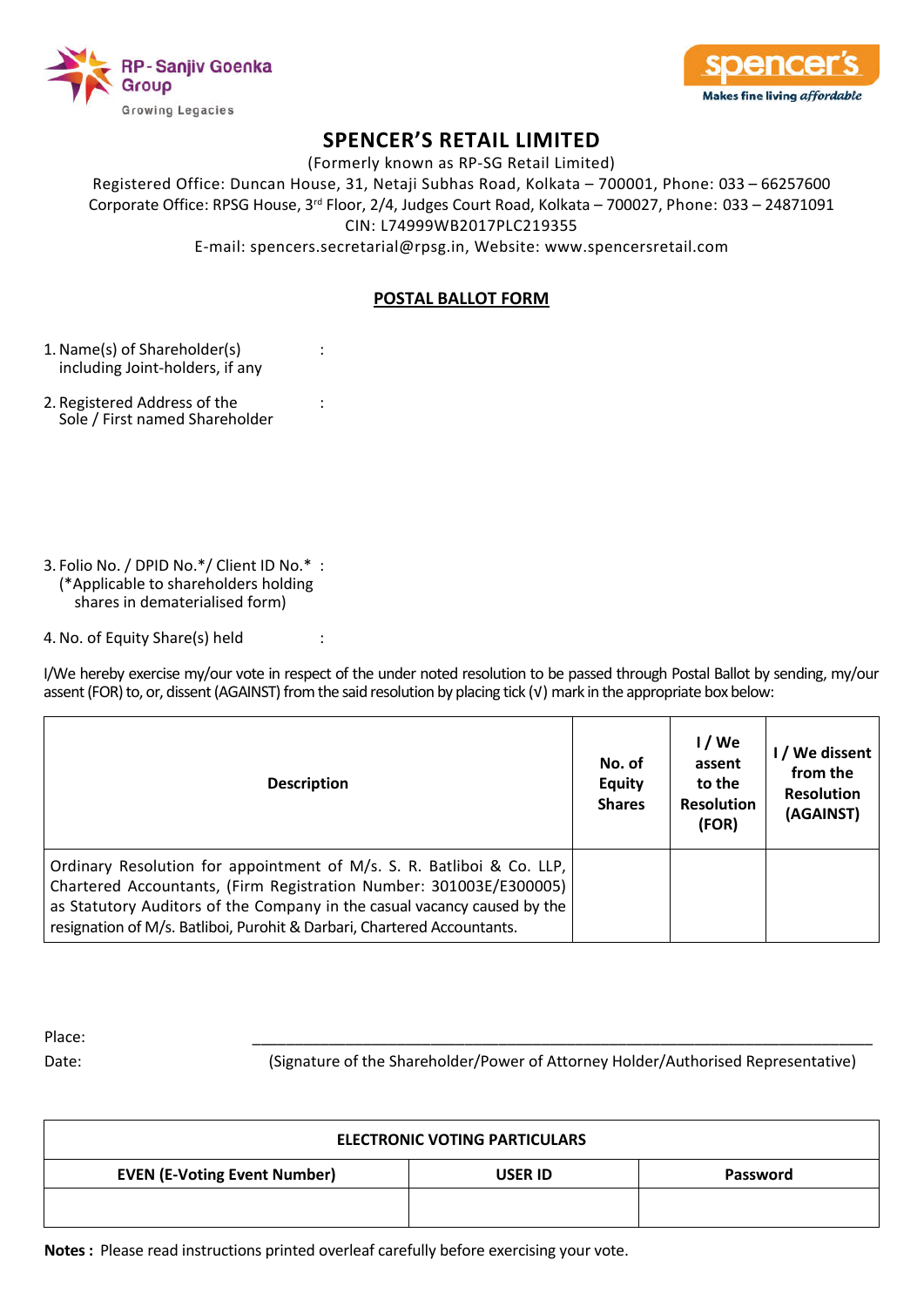### **INSTRUCTIONS**

- 1. Please convey your assent in column "FOR" and dissent in the column "AGAINST" by placing a tick (√) mark in the appropriate column in the Ballot Form only. The assent/ dissent received in any other form / manner will not be considered.
- 2. Equity shareholders who have received the postal ballot form by e-mail and who wish to vote through postal ballot form, can download the postal ballot form and postage pre-paid self-addressed envelope from the Applicant Company's website www.spencersretail.com or seek duplicate postal ballot form from the Applicant Company.
- 3. Equity shareholders shall fill in the requisite details and send the duly completed and signed postal ballot form in the enclosed self-addressed postage pre-paid envelope to the scrutinizer so as to reach the scrutinizer on or before 5.00 p.m on 26 December 2019. Postal ballot form, if sent by courier or by registered post/speed post at the expense of an equity shareholders will also be accepted. Any postal ballot form received after the said date and time period shall be treated as if the reply from the equity shareholders has not been received.
- 4. Incomplete, unsigned, improperly or incorrectly tick marked postal ballot forms will be rejected by the scrutinizer.
- 5. The vote on postal ballot cannot be exercised through proxy.
- 6. There will be only 1 (one) postal ballot form for every registered folio/client ID irrespective of the number of joint equity shareholders.
- 7. The postal ballot form should be completed and signed by the equity shareholders (as per specimen signature registered with the Applicant Company and/or furnished by the Depositories). In case, shares are jointly held, this form should be completed and signed by the first named equity shareholder and, in his/her absence, by the next named equity shareholder. Holder(s) of Power of Attorney ("PoA") on behalf of an equity shareholder may vote on the postal ballot mentioning the registration number of the PoA with the Applicant Company or enclosing a copy of the PoA authenticated by a notary. In case of shares held by companies, societies etc., the duly completed postal ballot form should be accompanied by a certified copy of the board resolution/ authorization giving the requisite authority to the person voting on the postal ballot form.
- 8. Kindly note that the equity shareholders (which includes Public Shareholders) can opt only one mode for voting i.e. either by postal ballot or e-voting. If an equity shareholder has opted for e-voting, then he/she should not vote by postal ballot form also and vice versa. However, in case equity shareholder(s) (which includes Public Shareholder(s)) cast their vote both via postal ballot and e-voting, then voting validly done through e-voting shall prevail and voting done by postal ballot shall be treated as invalid.
- 9. The voting rights of Members shall be in proportion to their shareholding in the paid-up equity share capital of the Company as on Friday, 22 November, 2019, being the cut-off date.
- 10. Shareholders are requested not to send any other paper along with the Postal Ballot in the enclosed self-addressed postage prepaid envelope.
- 11. Mr. Anil Murarka, Practicing Company Secretary (Membership No. FCS 3150 / CP 1857) has been appointed as the scrutinizer to conduct the postal ballot and e-voting process in a fair and transparent manner. The Scrutinizer's decision on the validity of the Postal Ballot Form will be final.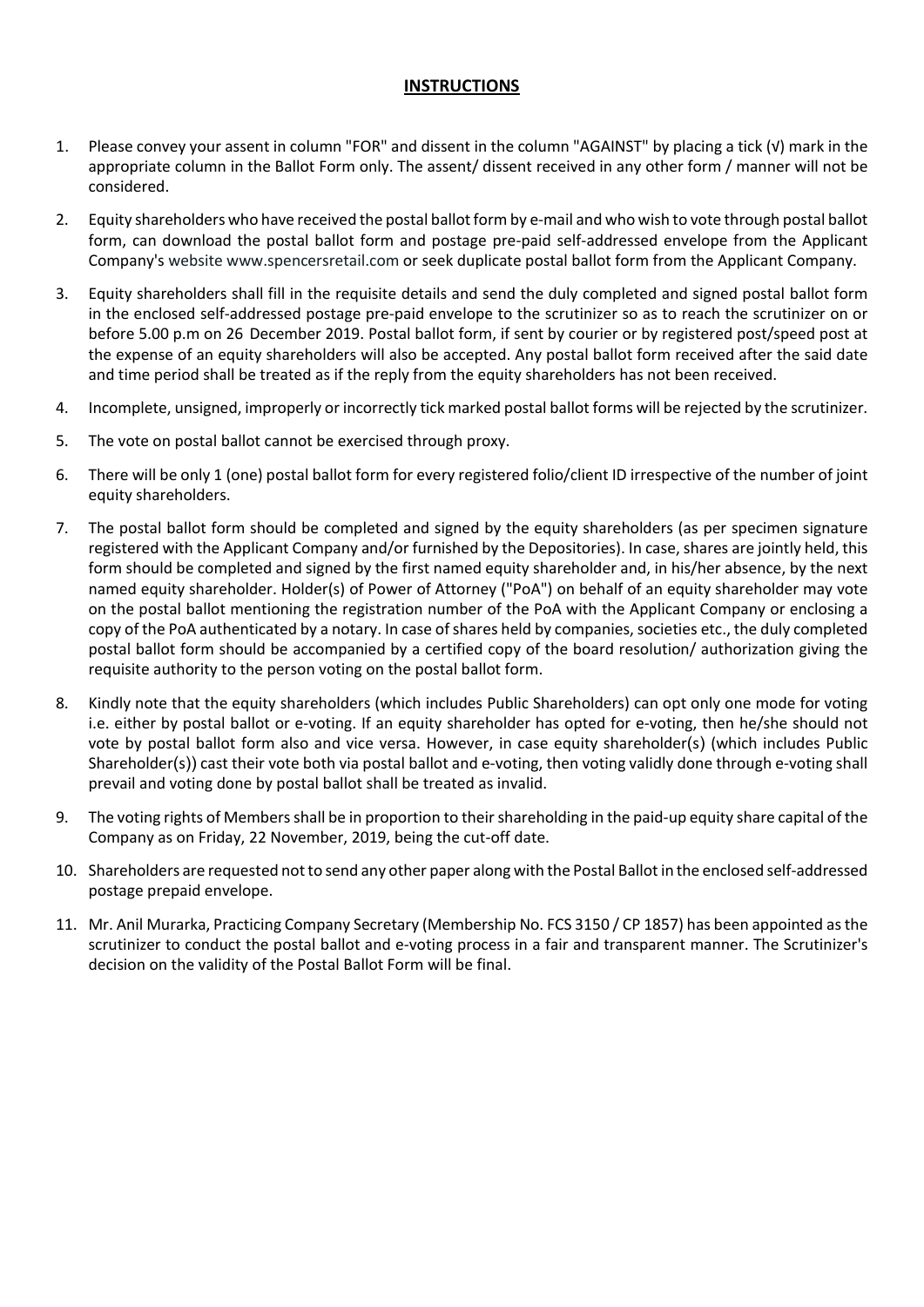